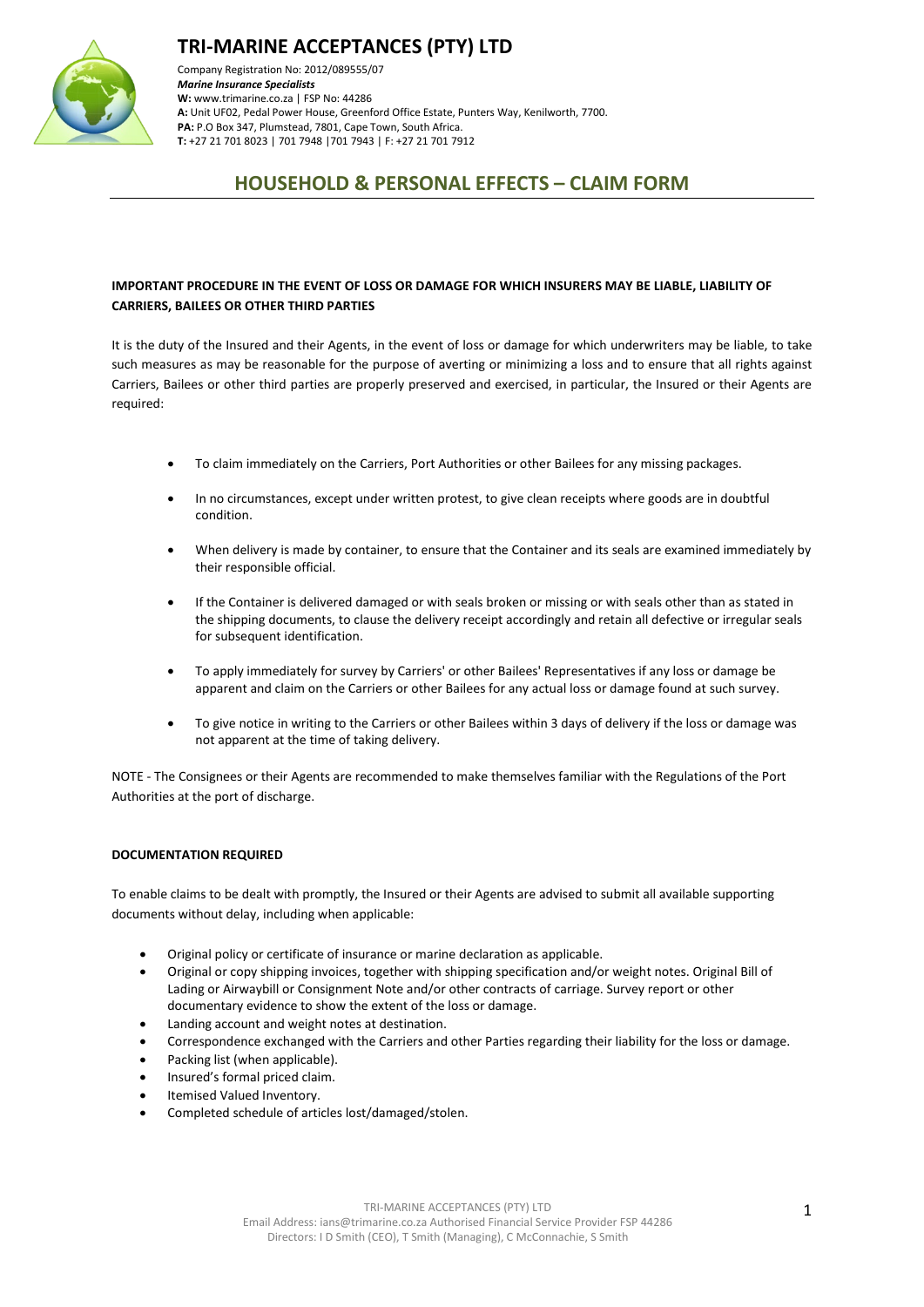

## **TRI-MARINE ACCEPTANCES (PTY) LTD**

Company Registration No: 2012/089555/07 *Marine Insurance Specialists*  **W:** [www.trimarine.co.za](http://www.trimarine.co.za/) | FSP No: 44286 **A:** Unit UF02, Pedal Power House, Greenford Office Estate, Punters Way, Kenilworth, 7700. **PA:** P.O Box 347, Plumstead, 7801, Cape Town, South Africa. **T:** +27 21 701 8023 | 701 7948 |701 7943 | F: +27 21 701 7912

| <b>INSURED'S DETAILS:</b>                  |       |  |     |  |  |  |  |  |
|--------------------------------------------|-------|--|-----|--|--|--|--|--|
|                                            |       |  |     |  |  |  |  |  |
| NAME OF INSURED:                           |       |  |     |  |  |  |  |  |
| <b>CONTACT NAME:</b>                       |       |  |     |  |  |  |  |  |
| <b>TELEPHONE NUMBER:</b>                   |       |  |     |  |  |  |  |  |
| PHYSICAL ADDRESS:                          |       |  |     |  |  |  |  |  |
| VAT REFERENCE NO:                          |       |  |     |  |  |  |  |  |
| <b>BROKER'S DETAILS:</b>                   |       |  |     |  |  |  |  |  |
|                                            |       |  |     |  |  |  |  |  |
| <b>NAME OF BROKER:</b>                     |       |  |     |  |  |  |  |  |
| <b>CONTACT NAME:</b>                       |       |  |     |  |  |  |  |  |
| TELEPHONE NUMBER:                          |       |  |     |  |  |  |  |  |
| <b>BROKER'S REFERENCE:</b>                 |       |  |     |  |  |  |  |  |
| <b>POLICY DETAILS:</b>                     |       |  |     |  |  |  |  |  |
|                                            |       |  |     |  |  |  |  |  |
| POLICY NUMBER:                             |       |  |     |  |  |  |  |  |
| DEDUCTIBLE:                                |       |  |     |  |  |  |  |  |
| POLICY PERIOD:                             | FROM: |  | TO: |  |  |  |  |  |
| <b>CLAIM INFORMATION:</b>                  |       |  |     |  |  |  |  |  |
|                                            |       |  |     |  |  |  |  |  |
| DATE OF LOSS / DAMAGE:                     |       |  |     |  |  |  |  |  |
| DATE OF DISPATCH:                          |       |  |     |  |  |  |  |  |
| DATE OF ARRIVAL:                           |       |  |     |  |  |  |  |  |
| NAME OF VESSEL / AIRLINE /<br>TRANSPORTER: |       |  |     |  |  |  |  |  |
| VOYAGE / FLIGHT NUMBER:                    |       |  |     |  |  |  |  |  |
| PORT OR PLACE OF SHIPMENT:                 |       |  |     |  |  |  |  |  |
| PORT OF PLACE OF DISCHARGE:                |       |  |     |  |  |  |  |  |
| <b>CONSIGNOR NAME AND ADDRESS:</b>         |       |  |     |  |  |  |  |  |
| <b>CONSIGNEE NAME AND ADDRESS:</b>         |       |  |     |  |  |  |  |  |
| <b>TERMS OF SALE:</b>                      |       |  |     |  |  |  |  |  |
| COMMODITY:                                 |       |  |     |  |  |  |  |  |
| TYPE OF PACKAGING:                         |       |  |     |  |  |  |  |  |
| WHERE DID LOSS OR DAMAGE OCCUR?            |       |  |     |  |  |  |  |  |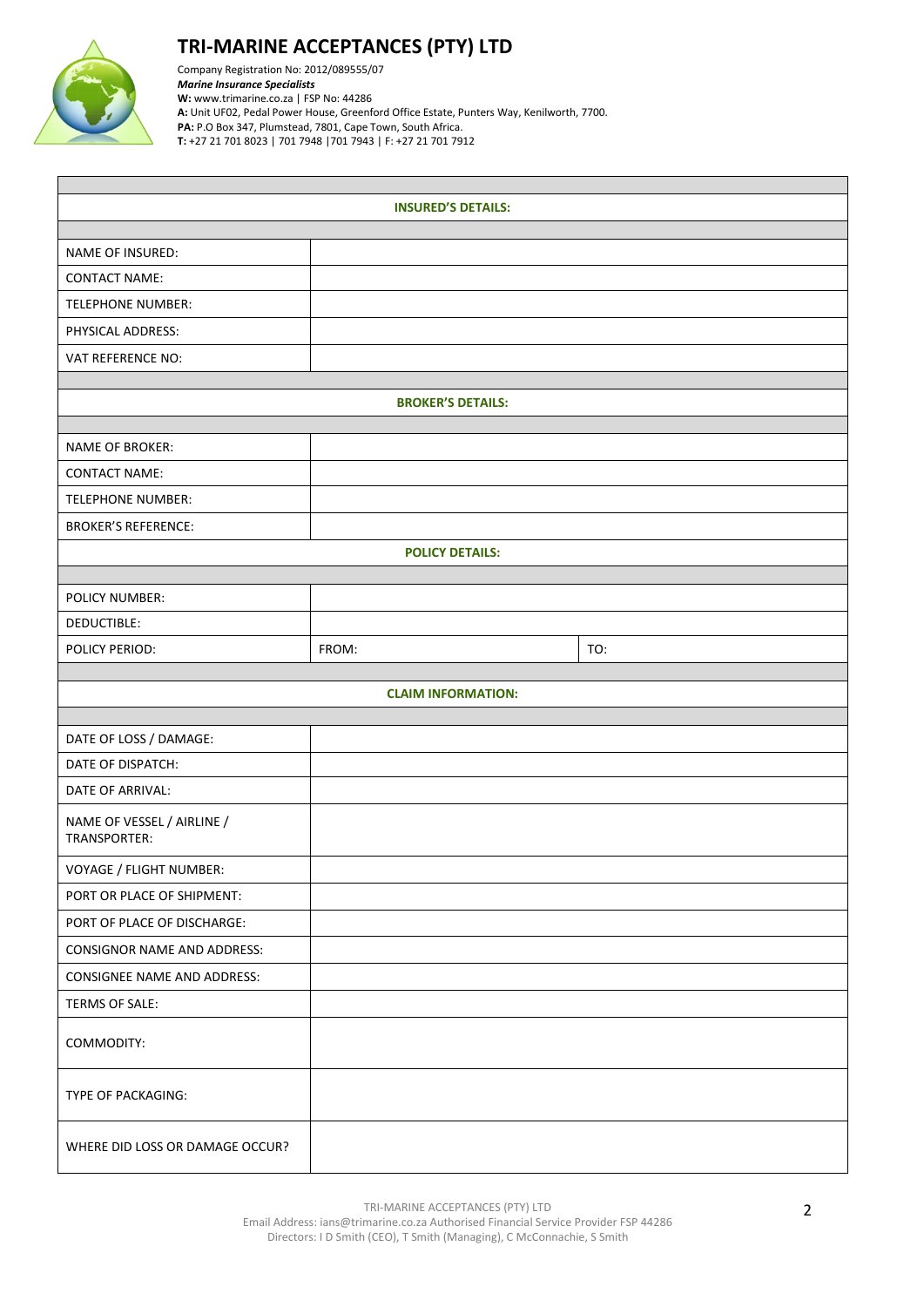

# **TRI-MARINE ACCEPTANCES (PTY) LTD**

Company Registration No: 2012/089555/07 *Marine Insurance Specialists*  **W:** [www.trimarine.co.za](http://www.trimarine.co.za/) | FSP No: 44286 **A:** Unit UF02, Pedal Power House, Greenford Office Estate, Punters Way, Kenilworth, 7700. **PA:** P.O Box 347, Plumstead, 7801, Cape Town, South Africa. **T:** +27 21 701 8023 | 701 7948 |701 7943 | F: +27 21 701 7912

| NATURE OF LOSS (E.G. WETTING,<br>BREAKAGE, SHORTAGE ETC.)                                                                                                                                                                                                                                                                                                                                                                                                                                                                                                                                                                                                                                                                                                                                                                                                                                                                                                                                                                                                                                                                                                                                                                    |                                 |  |  |  |  |  |  |
|------------------------------------------------------------------------------------------------------------------------------------------------------------------------------------------------------------------------------------------------------------------------------------------------------------------------------------------------------------------------------------------------------------------------------------------------------------------------------------------------------------------------------------------------------------------------------------------------------------------------------------------------------------------------------------------------------------------------------------------------------------------------------------------------------------------------------------------------------------------------------------------------------------------------------------------------------------------------------------------------------------------------------------------------------------------------------------------------------------------------------------------------------------------------------------------------------------------------------|---------------------------------|--|--|--|--|--|--|
| If goods are damaged, please provide address where the goods can be inspected:                                                                                                                                                                                                                                                                                                                                                                                                                                                                                                                                                                                                                                                                                                                                                                                                                                                                                                                                                                                                                                                                                                                                               |                                 |  |  |  |  |  |  |
|                                                                                                                                                                                                                                                                                                                                                                                                                                                                                                                                                                                                                                                                                                                                                                                                                                                                                                                                                                                                                                                                                                                                                                                                                              |                                 |  |  |  |  |  |  |
| <b>EXTENT OF LOSS:</b>                                                                                                                                                                                                                                                                                                                                                                                                                                                                                                                                                                                                                                                                                                                                                                                                                                                                                                                                                                                                                                                                                                                                                                                                       |                                 |  |  |  |  |  |  |
| <b>ESTIMATE OF LOSS:</b>                                                                                                                                                                                                                                                                                                                                                                                                                                                                                                                                                                                                                                                                                                                                                                                                                                                                                                                                                                                                                                                                                                                                                                                                     |                                 |  |  |  |  |  |  |
|                                                                                                                                                                                                                                                                                                                                                                                                                                                                                                                                                                                                                                                                                                                                                                                                                                                                                                                                                                                                                                                                                                                                                                                                                              | <b>DECLARATION AND CONSENT:</b> |  |  |  |  |  |  |
|                                                                                                                                                                                                                                                                                                                                                                                                                                                                                                                                                                                                                                                                                                                                                                                                                                                                                                                                                                                                                                                                                                                                                                                                                              |                                 |  |  |  |  |  |  |
| <b>DECLARATION</b><br>I/We solemnly declare that I/We have suffered loss or damage to the property as described above and that the said loss/damage<br>occurred in the circumstances described.<br><b>GENERAL POPI CONSENT CLAUSE</b><br>By providing the information on your claim form, you agree that we may use this information to provide you with insurance service<br>and for administrative purposes. You also agree that we may disclose this information to persons that it is necessary to disclose this<br>information to, to provide you with insurance services.<br>Should a settlement be accepted following the completion of this claim form,<br>The Parties acknowledge that for the purposes of performing this contract, it will be necessary to process the insured's private<br>information including making that information available to other associated parties, insurers or reinsurers. In addition, the insured<br>consents to the transfer of that information to the reinsurers even if those reinsurers are situated outside the Republic of South<br>Africa, for use in connection with the performance of this contract and any related reinsurance contract.<br><b>NAME OF SIGNATORY:</b> |                                 |  |  |  |  |  |  |
| SIGNATURE:                                                                                                                                                                                                                                                                                                                                                                                                                                                                                                                                                                                                                                                                                                                                                                                                                                                                                                                                                                                                                                                                                                                                                                                                                   | DATE:                           |  |  |  |  |  |  |